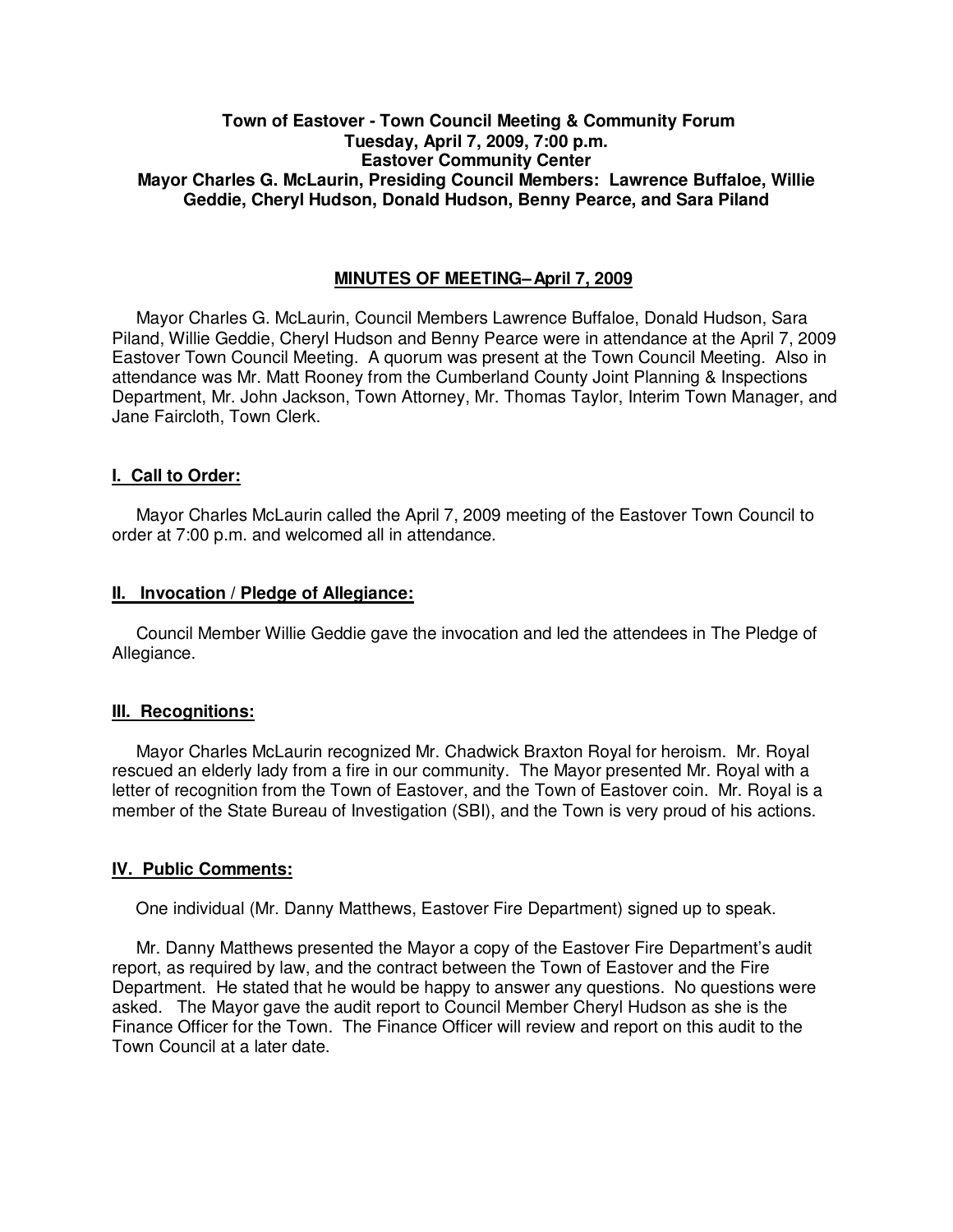## **V. Approval of Agenda:**

 Town Manager requested that a motion be made to add Item #9 to the Discussion Agenda. Council Member Sara Piland made a motion to amend the April 7, 2009, Discussion Agenda to add Item #9 to read as follows: "Consider Resolution and Air Quality Ozone Standards and Early Action Compact Request. The motion to amend the Agenda was  $2^{nd}$  by Council Member Cheryl Hudson. The motion was carried unanimously.

 A motion to approve the Agenda with the amendment was made by Council Member Donald Hudson. The motion was 2<sup>nd</sup> by Council Member Benny Pearce. The motion was carried unanimously.

### **VI. Consent Agenda:**

#### **Consider approval of the March 3, 2009 minutes.**

 Council Member Lawrence Buffaloe made a motion to approve the Consent Agenda as stated. The motion was  $2^{nd}$  by Council Member Donald Hudson. The motion was carried unanimously.

### **VII. Discussion Agenda:**

#### **Agenda Item #1:**

## **Briefing from Mr. Michael Gibson, Director of the Fayetteville-Cumberland County Parks and Recreation Department.**

 Mr. Michael Gibson, Director of the Fayetteville-Cumberland County Parks and Recreation Department gave a briefing to the Mayor and Town Council. Mr. Gibson gave the Town Council a brief of his experience. Mr. Gibson gave the Mayor and Town Council members a copy of the Parks & Recreation Master Plan for Fayetteville-Cumberland County Parks & Recreation Department dated April 17, 2006. Eastover is not included in this plan as we were not incorporated at that time. Mr. Gibson asked the Town Council at what intervals they would like for him to update them on issues concerning the Town of Eastover. He stated that there is a definite difference in urban versus rural recreation. The Urban environment is space limited; therefore playgrounds and recreational areas are needed. The rural environment has much larger areas of play for children. Most of the yards in the rural area are larger than the parks in an urban area. He stated that one thing we have found out is that all should look the same, urban or rural. All children need slides, swing sets, monkey bars, etc. on which to play, whether they live in an urban or rural environment. Mr. Gibson stated that they are adding more ball fields and a soccer field at the Eastover Ball Park and hope to add a play station for young preschool children. Perhaps with the Town's help we could add a walking trail. The play ground would be accessible during the day time, and the Park would not be just a ball field. The Eastover Ball Park should be like all parks in the Fayetteville-Cumberland area, and we are working toward that goal.

 Mayor McLaurin asked Mr. Gibson what the plans were for the undeveloped area at the Eastover Ball Park? Mr. Gibson stated that additional parking spaces will be added, a multipurpose field and another ball field in the back. We are going to add swings and move the "warm-up area" outside of the area where people walk. This should be done within the next three weeks. Mayor McLaurin informed Mr. Gibson that the Eastover Sanitary District is running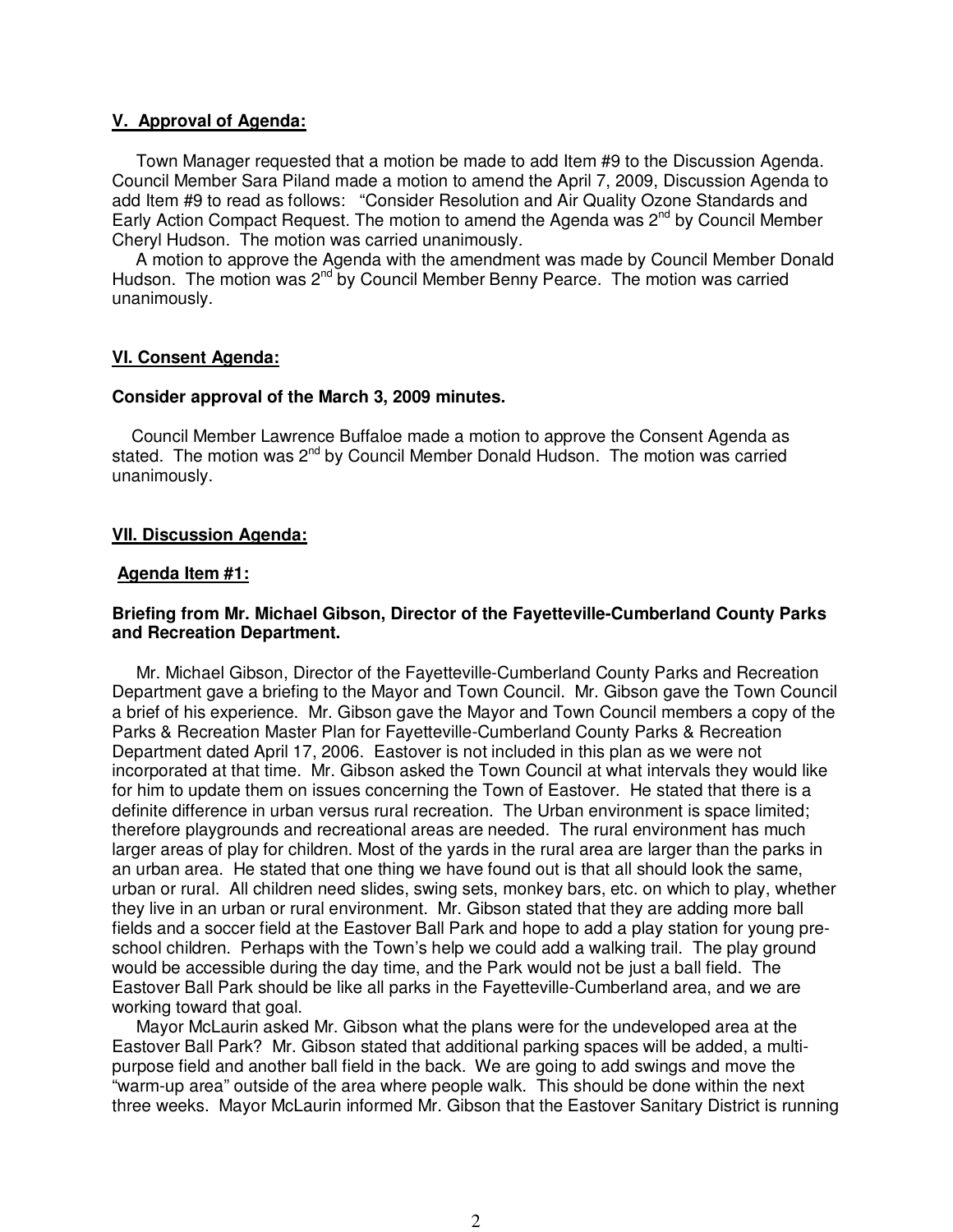sewer lines out there in the area he was talking about. Mr. Gibson stated that this is something he needs to know, and we need to keep him informed of what is happening in the area.

 Council Member Lawrence Buffaloe asked Mr. Gibson about the Budget shown in the "Master Plan" he had given to them. Mr. Buffaloe asked if this included the things he had been talking about. This is based on what the population was based on that time. This is only an estimate based at that time. Mr. Gibson stated that we have a member on the Advisory Board, Mr. Tom Cain. Mayor McLaurin stated we want a representative on the Parks & Recreation Board. Mr. Gibson stated we can ask, and come to the Advisory Board and present our opinions to them. Attorney Jackson asked when the Budget would be submitted. Mr. Gibson stated very soon. Mr. Jackson stated we must get with the program to get our input into the Budget. The Mayor and Town Council thanked Mr. Gibson for the wealth of information and want him to come back again soon.

#### **Agenda Item #2:**

#### **Presentation of the February 28, 2009 Financial Report.**

Council Member Cheryl Hudson briefed the Town Council on the Financial Report as of February 28, 2009. She stated the beginning bank balance as of July1, 2008 is \$133,285.29; add deposits of \$864,279.00; and less disbursements of \$574,836.51; leaving a balance of \$422,727.78; less accounts payable (Sales Tax Collected) in the amount of \$50,417.77. Funds available as of February 28, 2009 are \$372,310.01.

#### **Agenda Item # 3:**

# **Consider approval of Budget Amendment No. 02-2009.**

Council Member Cheryl Hudson briefed the Town Council on Budget Amendment No. 02- 2009. Ms. Hudson stated be it ordained by the Governing Board of the Town of Eastover, NC that the following amendment is made to the annual budget ordinance for the fiscal year ending June 30, 2009.

 Section 1. To amend the General Fund, the expenditures are to be changed by departments as follows: Increase Administration by \$14,000.00; Fire Department by \$43,000.00; and Recreation Department by \$18,000.00. This will result in a net increase of \$75,000.00 in the expenditures of the General Fund.

 To provide the additional revenue for the above, the following revenues will be increased. Property Taxes increased by \$75,000.00. The total General Fund Budget with amendment is \$1,274,382.00.

 Section 2. Copies of this budget amendment shall be furnished to the Clerk of the Governing Board for her direction.

 Council Member Cheryl Hudson made a motion to adopt Budget Amendment No. 02-2009 as stated. The motion was  $2^{nd}$  by Council Member Benny Pearce. The motion was carried unanimously.

#### **Agenda Item #4:**

#### **Consider payroll and salary adjustment.**

Council Member Cheryl Hudson stated that the Town Manager had researched the average salary for the Town Clerks, and Eastover is below the amount for a town our size. Council Member Cheryl Hudson recommended the Town Clerk's salary be increased from \$12.00 per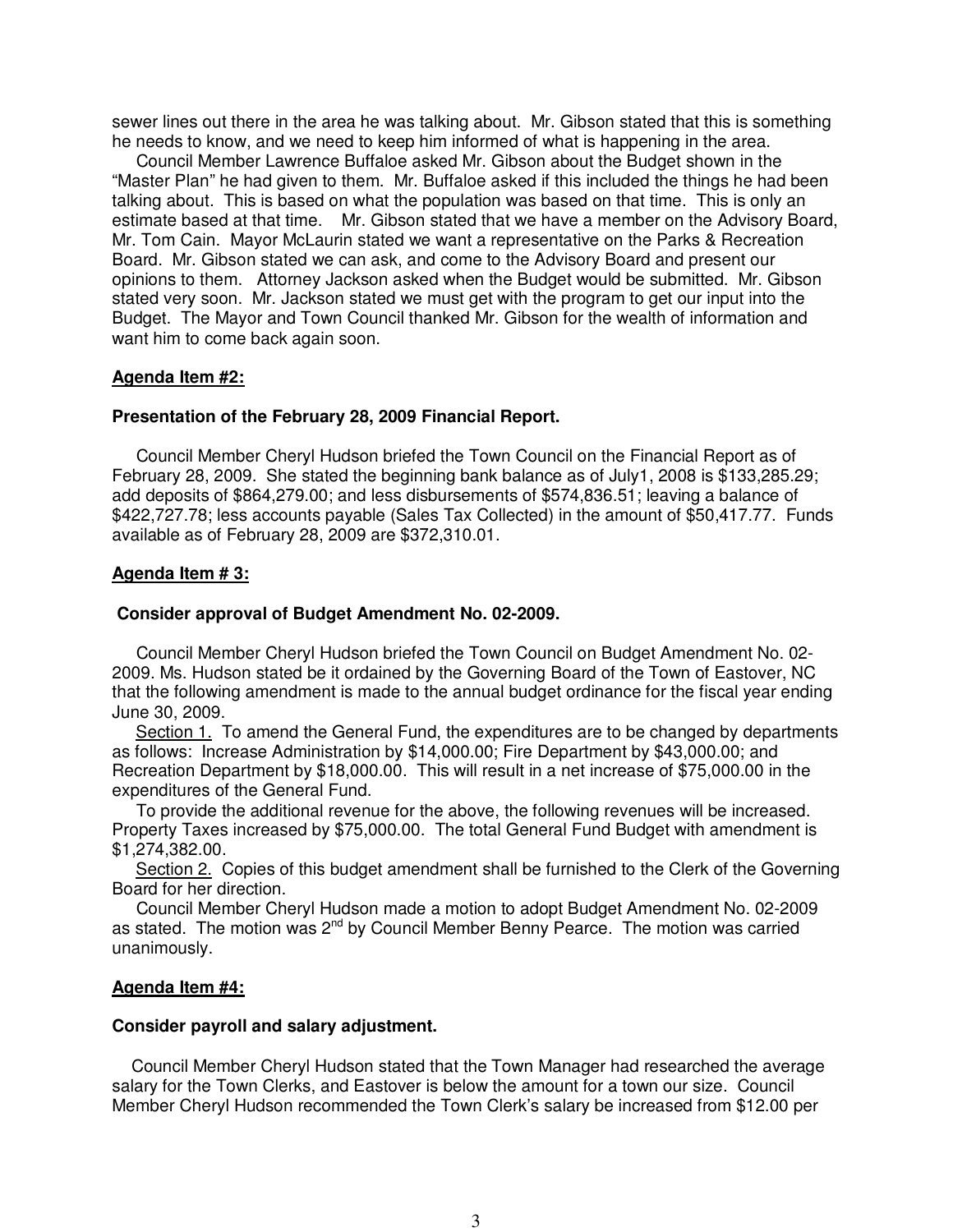hour to \$15.00 per hour effectively immediately. Our Town Clerk has been with us since January 2008, over a year. Council Member Sara Piland stated it is important for the Town to know that the Town Clerk is the one who got us headed in the right direction. She stated that the Clerk is a detailed oriented person and she feels we are getting a bargain at \$15.00 per hour. Mayor McLaurin stated we appreciate all that she does for us. Council Member Cheryl Hudson stated the Town Clerk has experience and a financial background.

 Council Member Cheryl Hudson made a motion to increase the pay of the Town Clerk from \$12.00 to \$15.00 per hour immediately. The motion was 2<sup>nd</sup> by Council Member Sara Piland. The motion was carried unanimously.

### **Agenda Item # 5:**

## **Presentation from Council Member Cheryl Hudson concerning donation to Cape Fear High School for recycling canisters.**

 Council Member Cheryl Hudson gave a briefing concerning the recycling canisters for Cape Fear High School. She stated this issue was tabled from the last Town Council Meeting. She stated that she obtained information from the School Board Attorney that it is legal and acceptable for a school to accept funds from a municipality.

 Council Member Cheryl Hudson made a motion to donate \$750.00 from the Town of Eastover, for the purchase of 10 sets of recycling canisters for Cape Fear High School. The motion was  $2^{nd}$  by Council Member Sara Piland. The motion was carried unanimously.

#### **Agenda Item # 6:**

### **Consider scheduling a meeting with Planner Matt Rooney to discuss Landscaping and Appearance Ordinances.**

 Council Member Sara Piland stated that we have been a Town over a year now and still have not set any Ordinances concerning Appearances and Landscaping. We need to set some standards especially in our commercial area. She stated that she had asked Mr. Rooney to show us some Ordinances that have been adopted and how the landscaping and appearance looks in these towns. She stated that we would like to set a date for a meeting to discuss, and see what Mr. Rooney has to show the Town Council concerning this issue.

 Council Member Sara Piland made a motion to set the meeting concerning Ordinances for Appearance and Landscaping on Tuesday, April 21, 2009 at 3:30 p.m., at the Eastover Town Hall. The motion was 2<sup>nd</sup> by Council Member Cheryl Hudson. The motion was carried unanimously.

## **Agenda Item # 7:**

#### **Discuss the 2009-2010 tax levy.**

Town Manager, Mr. Tom Taylor addressed the Town Council concerning the 2009-2010 tax levy. Eastover's tax rate is 20.5 cents per \$100 valuation of property we have allocated .05 cents for the Town, 10 ½ cents for the Fire Department, .05 cents for recreation. Our tax collection rate is 98%, which is excellent. In order to be revenue natural and be back at the \$391,000 we have this year. He stated that we need to reduce our tax rate from 20.5 to 17.5 cent, a .03 cent reduction. He stated if the County takes action to become revenue neutral it would remain the same. Council Member Benny Pearce stated that the County has instructed the County Manager to come back with a revenue neutral Budget. Mr. Pearce stated we need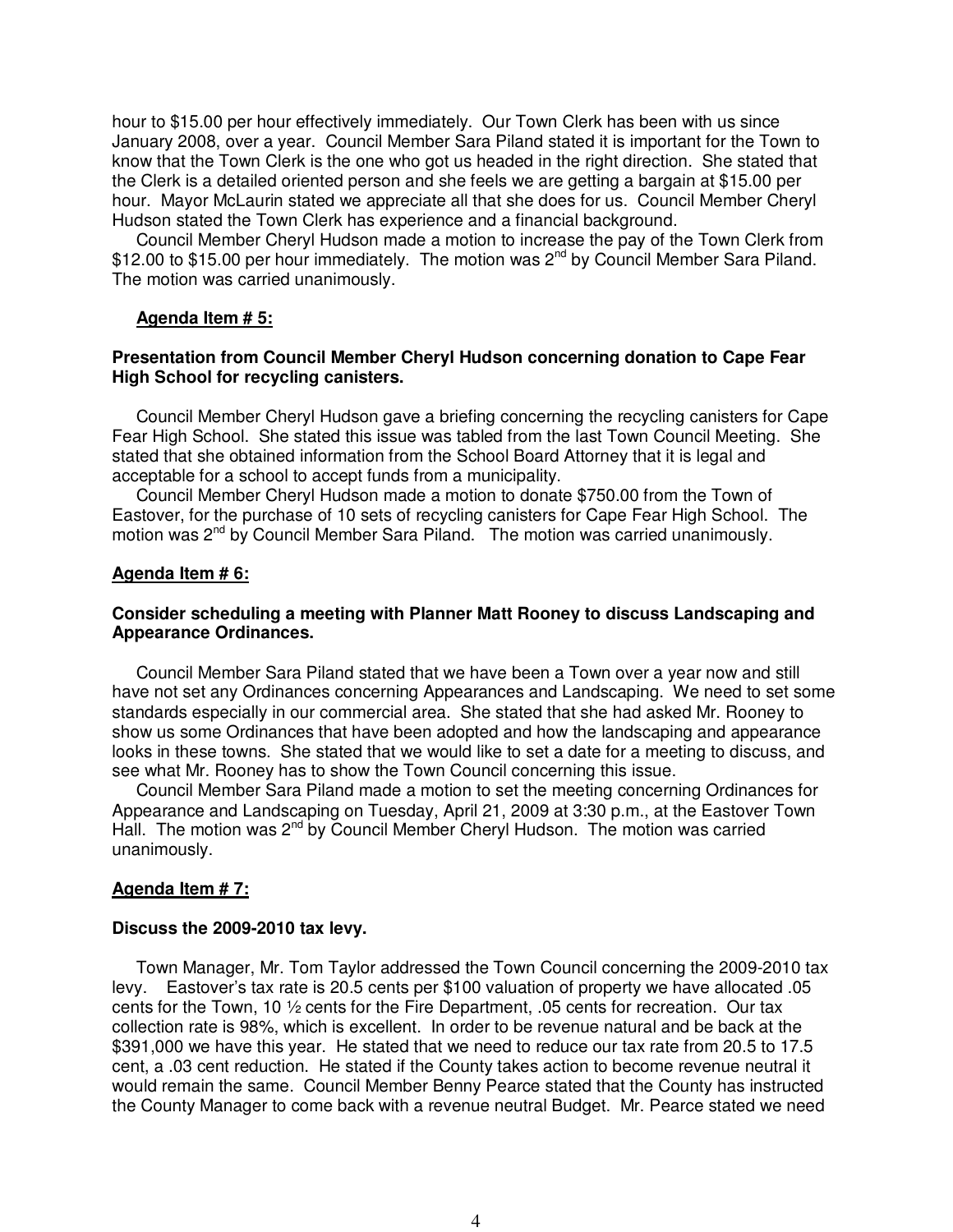to find out from the County Manager just what the tax rate is going to be. Mr. Taylor stated that the Town Council will get the Town's 2009-2010 Budget at the May meeting. Mr. Taylor stated that he would advise that the Town Council schedule a Public Hearing on the Budget at the June meeting. The Budget will be adopted sometime in June 2009.

 Council Member Sara Piland stated that the Town Council is looking at the \$391,000 as Operating Expenses not Capital, as we are just getting started and are trying to get a Town Hall. Mr. Taylor stated that the Town has no Capital Funds in its current budget. Mr. Taylor stated we did budget \$200,000 for building construction of a new building which could be considered Capital Funds. He stated the letter he sent to the Local Government Commission (LGC) that the Mayor signed, they are cautioning us to build our Fund Balance. The LGC is asking us for a plan to build the Fund Balance to \$800,000 to match towns our size. Mr. Taylor stated if we put \$200,000 per year into the Fund Balance we could reach that goal in four to six years, perhaps earlier. He said we do not have to stick to the \$200,000 nor, the 4 to 6 years, but we do need to show an increase in our Fund Balance. Mr. Taylor stated that the Capitol Reserve Fund also counts toward the Fund Balance. Council Member Benny Pearce stated that we should not be considered a typical town as others our size, we do not have the services other towns have.

 Attorney John Jackson stated that he wanted to make a cautionary statement. The LGC is our overriding authority. The LGC will send folks down here to take control over us. He said I think they understand that we are a start up community. Mr. Jackson stated he thinks the LGC wants the plan to achieve the Reserve Balance. He said if we squeak they will look with great scrutiny and they are not dummies. He stated this is the only way we will get into trouble with our money as a Town. The LGC will be flexible if we go with a detailed plan, but they are hard and fast about the Reserve Fund. Council Member Benny Pearce stated that they have a formula and if applied as any town our size, our expenditures would not be like other towns our size. Mr. Tom Taylor stated they use a percentage as other town's budgets are much larger than ours. They use a sliding figure in their computation. The audit report is what prompted the letter from the LGC.

 Council Member Lawrence Buffaloe asked Mr. Taylor if he was going to find out what the County tax rates were going to be. Mr. Taylor stated he will leave our tax rate alone. He stated that .01 cent generates \$16,000 up or down in tax revenue. Council Member Sara Piland stated the Town operates on the .05 cent tax rate.

#### **Agenda Item #8:**

### **Consider approval of Resolution No. 02-2009, authorizing application of credit/procurement cards from Branch Bank & Trust for use by the Town of Eastover.**

 Town Manager, Mr. Tom Taylor stated to the Town Council that an additional paragraph has been added to the Resolution No. 02-2009 as requested by Council Member Sara Piland. This paragraph request that additional checks and balances should be added to Resolution No. 02- 2009. He stated that the credit limit on the credit card will be \$5,000.00 and the cards will be held and issued, as needed in the office of the Town Clerk. When the card is issued to an authorized individual, that person will sign for the card and return the card to the Town Clerk upon completion.

 Council Member Sara Piland made a motion to approve Resolution No. 02-2009 to authorize (2) Credit Cards be issued from Branch Bank & Trust Company to the Town of Eastover, for official use only. The motion was  $2^{nd}$  by Council Member Willie Geddie. The motion was carried unanimously.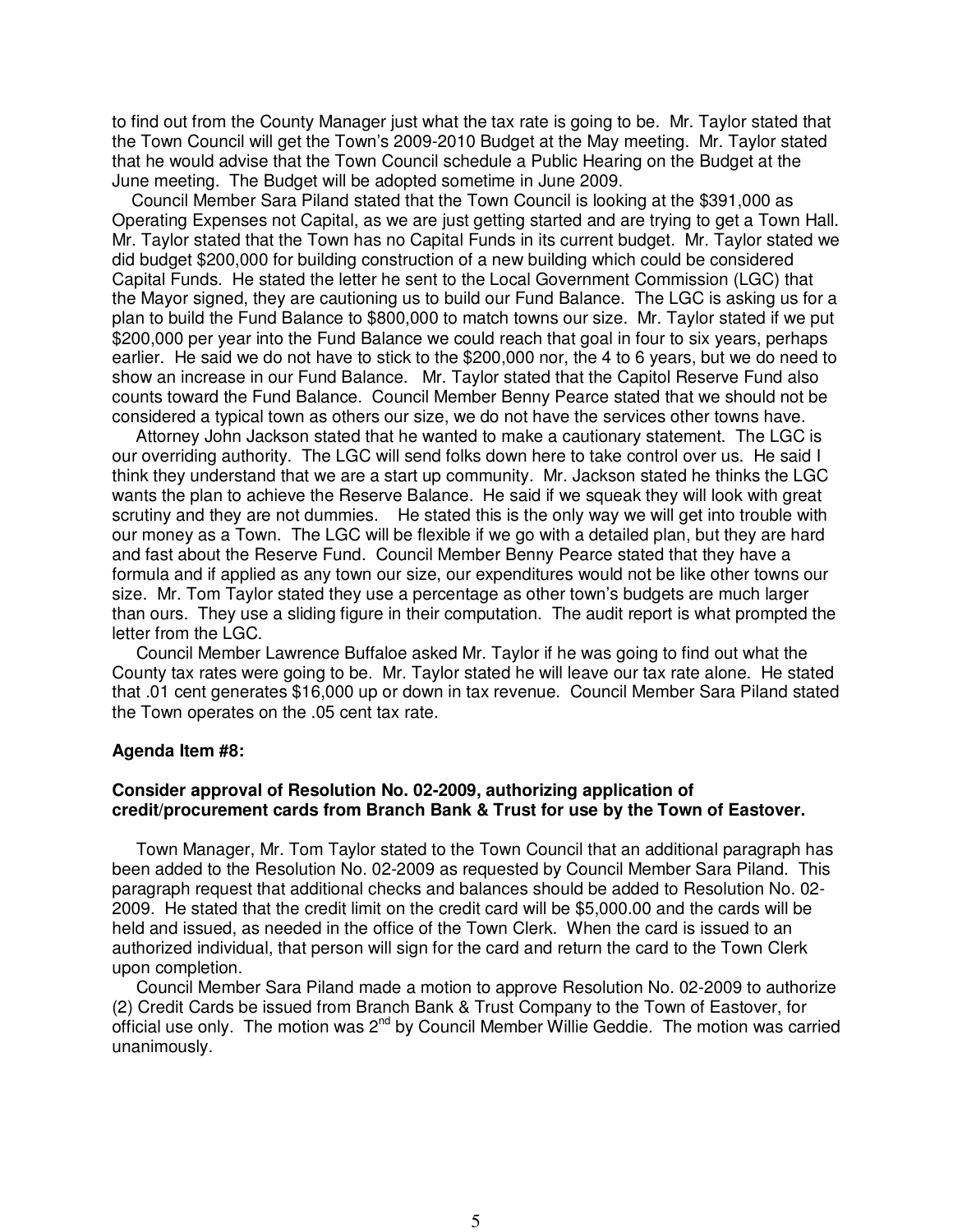### **Agenda Item #9:**

#### **Consider Resolution and Air Quality Ozone Standards and Early Action Compact request.**

 Mr. Matt Rooney briefed the Town Council concerning the Air Quality and Early Action Compact Resolution. Mr. Rooney stated at the November 14, 2008 Cumberland County Mayor's Coalition Meeting, the North Carolina Department of the Environment and Natural Resources (NCDENR) presented the proposed ozone no-attainment boundaries for this area. He stated that one of the directives the Coalition gave staff was to continue efforts to pursue an Early Action Compact through letters and resolutions to the Environmental Protection Agency.

 Mr. Rooney stated that now the Federal and State governments have designated new administrators, Cumberland County forwarded a letter and resolution for our jurisdiction's consideration. The Town Clerk has put the letter and resolution in the Town of Eastover's format and assigned a Resolution No. 03-2009. Mr. Rooney stated he is asking the Town Council to approve and adopt the Resolution No. 03-2009 concerning the Air Quality and Early Action Compact.

 Council Member Sara Piland made a motion to approve and adopt Resolution No. 03-2009 as stated. The motion was 2<sup>nd</sup> by Council Member Benny Pearce. The motion was carried unanimously.

#### **VIII. Subdivision Review:**

 **Subdivision Review Case No. 09-029: Charles & Kenneth McLaurin property zero lot**  line Subdivision Review-County Subdivision Ordinance; Zoning: A1 & M(P); Acreage: **18.9 +/-; Location: Northeast Quadrant of I-95 and SR 1831 (Baywood Road), Across from SR 1893 (Gobbler Lane). (Eastover)** 

The Mayor requested a motion for him to be excused from participation in Subdivision Review Case No. 09-029 and asked the Mayor Pro-Tem to preside. A motion was made by Council Member Benny Pearce to allow Mayor McLaurin to excuse himself from this item and have the Mayor Pro-Tem preside. The motion was 2nd by Council Lawrence Buffaloe.The motion was carried unanimously.

 Mr. Matt Rooney briefed the Town Council on Case No. 09-029. He stated this was originally four lots, and is being turned into three lots. This development is located within the Eastover Sanitary District (ESD) Phase Two area and public water should be available in approximately 12 to 15 months from the date of this conditional approval. When public water is available, all new construction will be required to connect to the public system. This conditional approval is contingent upon continued compliance with the County's Subdivision and Zoning Ordinances.

 Council Member Sara Piland made a motion to approve Case No. 09-029 subject to the conditions as stated by the County. The motion was  $2^{nd}$  by Council Member Benny Pearce. The motion was carried unanimously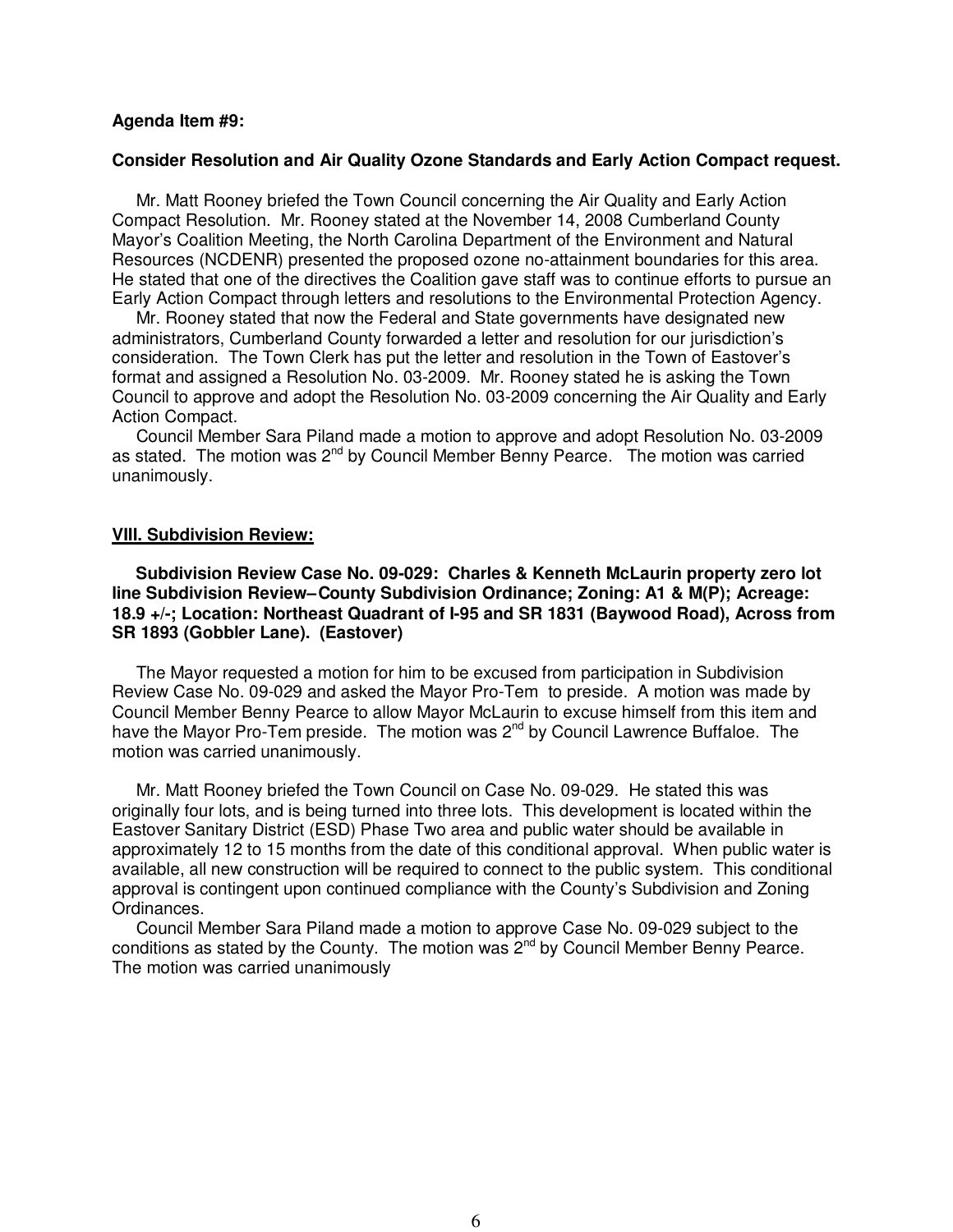# **IX. Mayor's Comments:**

1. Mayor McLaurin stated that the Town had received a letter from the Tourism Development Manager, from the Fayetteville Area Convention and Visitors Bureau (FACVB). He stated they are requesting a representative to serve on the "Society of Patriots". Mayor McLaurin stated that he had appointed Council Member Benny Pearce to represent Eastover and serve on the committee.

2. Mayor McLaurin stated that Ms. Irma McPherson, the USDA representative managing stimulus funding for rural areas, will be meeting with County management on Tuesday, May 5, 2009 from 2:00-4:00 at the Cumberland County Department of Social Services (Meeting Room D). Mayor McLaurin encouraged all Town Council members to participate in this opportunity. Attorney John Jackson stated that Ms. Irma McPherson of the USDA is a very critical person, and it would be to our advantage to keep in her good graces. Attorney Jackson stated that Ms. McPherson and Mr. Smith administers and interacts with the towns to help you with your applications and can help get us funds.

3. Mayor McLaurin requested that each Town Council Member submit a nominee for the "2009 Rick Glazier Living Legacy of Leadership Award". This award will be presented to an individual at the May 2, 2009, Heritage Day Celebration. Nominees must be submitted to the Town Clerk no later than 12:00 noon on Monday, April 13, 2009. If your nomination is not received it will not be considered. We must have time to have the plaque made for presentation to the recipient on Heritage Day.

 4. Mayor McLaurin stated that the Town has made an "Offer of Purchase" to the Cumberland County School Board for purchasing the Eastover Community Center. The School Board is meeting Thursday night to make their decision. He stated it will then be offered to the Cumberland County Board of Commissioners as required by law.

5. Mayor McLaurin wanted to remind everyone that the Eastover Ball Park Parade will be held on Saturday, April 18, 2009. If you have never seen this event, you need to do so. You can see just how many kids are really involved in this.

# **X. Council Members Update:**

1. Council Member Benny Pearce stated that he attended a meeting April 6, 2009, at Fayetteville Technical Community College concerning funding. The Legislative Delegation was in attendance and they pointed out that funds are available from USDA for capital outlay for small towns**.** He stated that this will make the meeting on May 5, 2009 with Ms. Irma McPherson even more important and a good thing for the Town to attend.

 2. Attorney John Jackson stated that today about 12:30 the Senate Bill regarding the "Annexation Bill" confirmation left the Senate for the House. He stated it is well on its way. Also, we have received our preclearance letter on the Annexation; and the Resolution the Town passed regarding "Absentee Balloting" has been forwarded to the Department of Justice (DOJ). Mr. Jackson stated that he anticipates getting a letter from the DOJ, so he can get Ms. Terri Robinson, Board of Elections a copy of the letter by May 6, 2009.